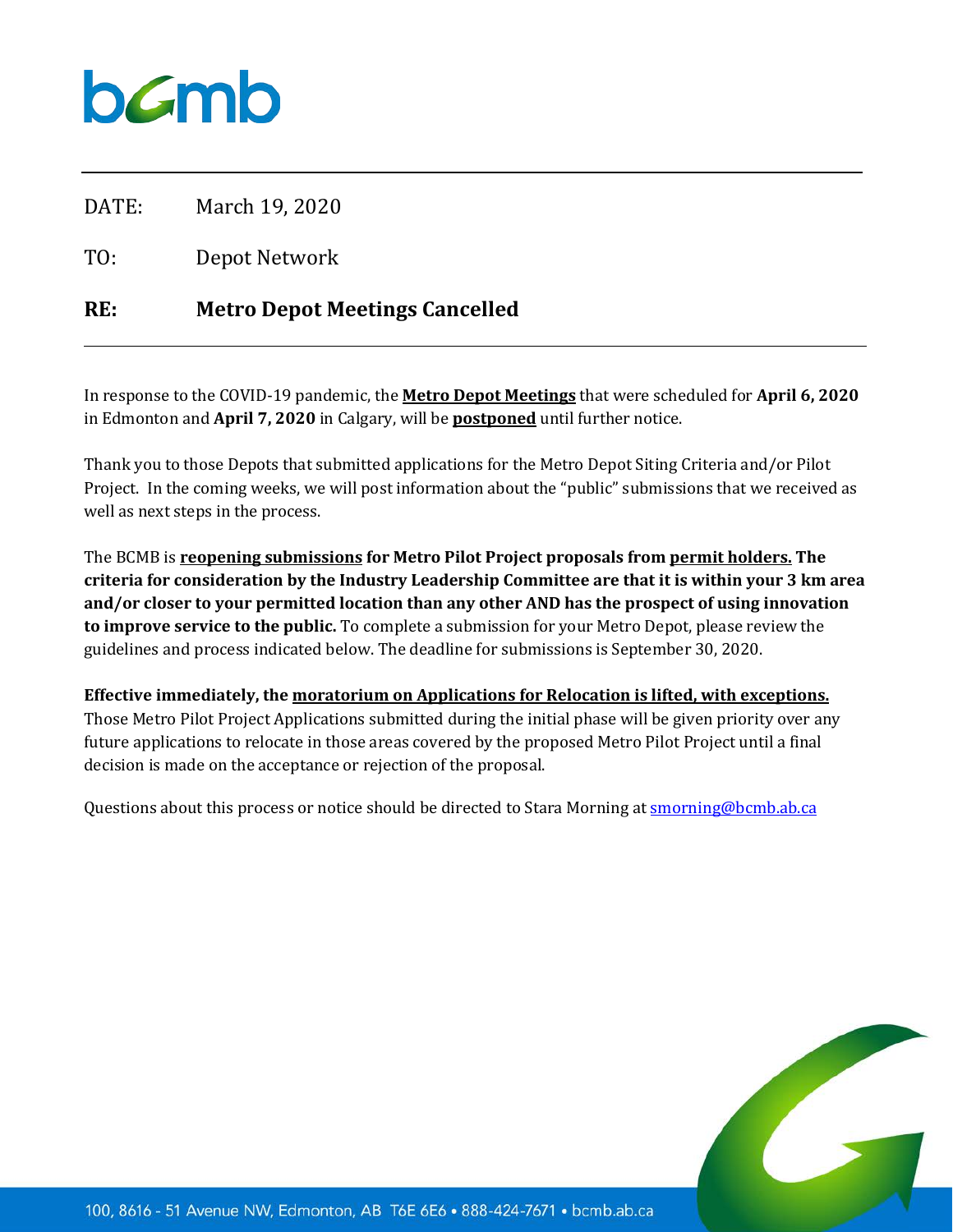

#### **SUBMISSION GUIDELINES:**

- Deadline for Submissions:
	- o September 30, 2020
- Please Email All Submissions To:
	- o Brent Campbell at bcampbell@bcmb.ab.ca

AND

- o Stara Morning at [smorning@bcmb.ab.ca](mailto:smorning@bcmb.ab.ca)
- Format for Submission:
	- o Submissions must include the following as one PDF Package:
		- 1. Metro Depot Submission Form (attached to this notice)

(you may type into the PDF form OR print the form, fill it out and scan it back in to your computer)

2. Metro Depot Submission

#### **PROCESS FOLLOWING SUBMISSIONS:**

- The BCMB will review all submissions made by Metro Depots for completeness
- The submissions will be processed in the order they were received
- The ILC will review the submission for merit